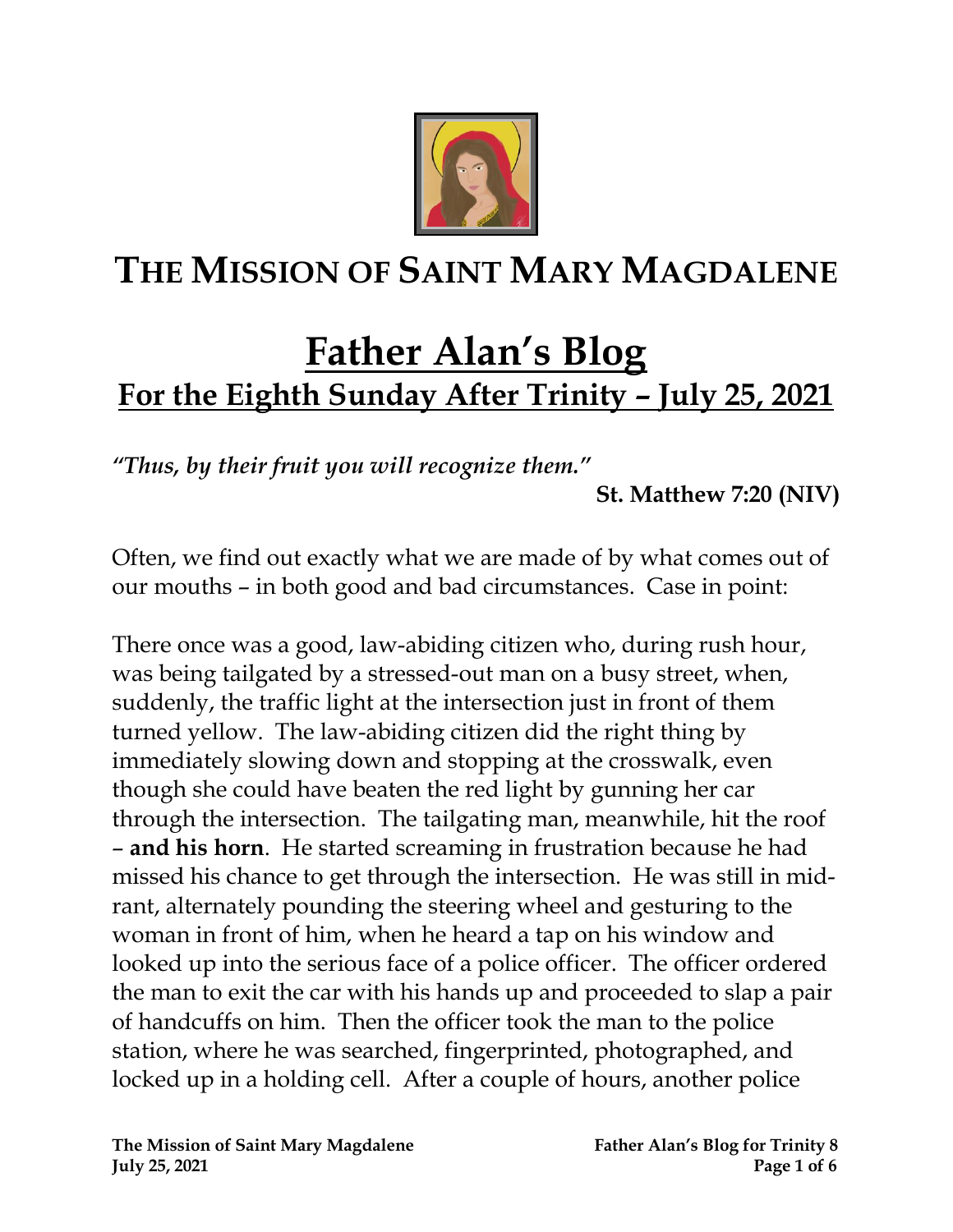officer approached the jail cell, unlocked, and opened the door, and escorted the still frustrated (but somewhat chastened) man back to the booking desk, where the arresting officer, who was waiting with the man's personal effects, said to him:

*"I'm very sorry for my mistake. You see, I pulled up behind your car while you were blowing your horn, flipping off the lady in front of you, and cursing a blue streak. Then I noticed the 'Choose Life' license plate holder, the 'What Would Jesus Do?' bumper sticker, the 'Follow Me to Sunday School' bumper sticker, and the chrome-plated Christian fish emblem on the trunk. Naturally, I assumed you had stolen the car."* 





That sounds a lot like some people doesn't it – showy on the outside but not so hot on the inside? "All fluff and no substance" as some might say? Sometimes there is a BIG difference between the inside and the outside of a person; in fact, people readily see it as a type of falsehood, or lying, or, often, the utmost in **hypocrisy**, particularly when it comes to those who say they belong to the flock of "The Good Shepherd." To this end, one internet blogger recently wrote the following: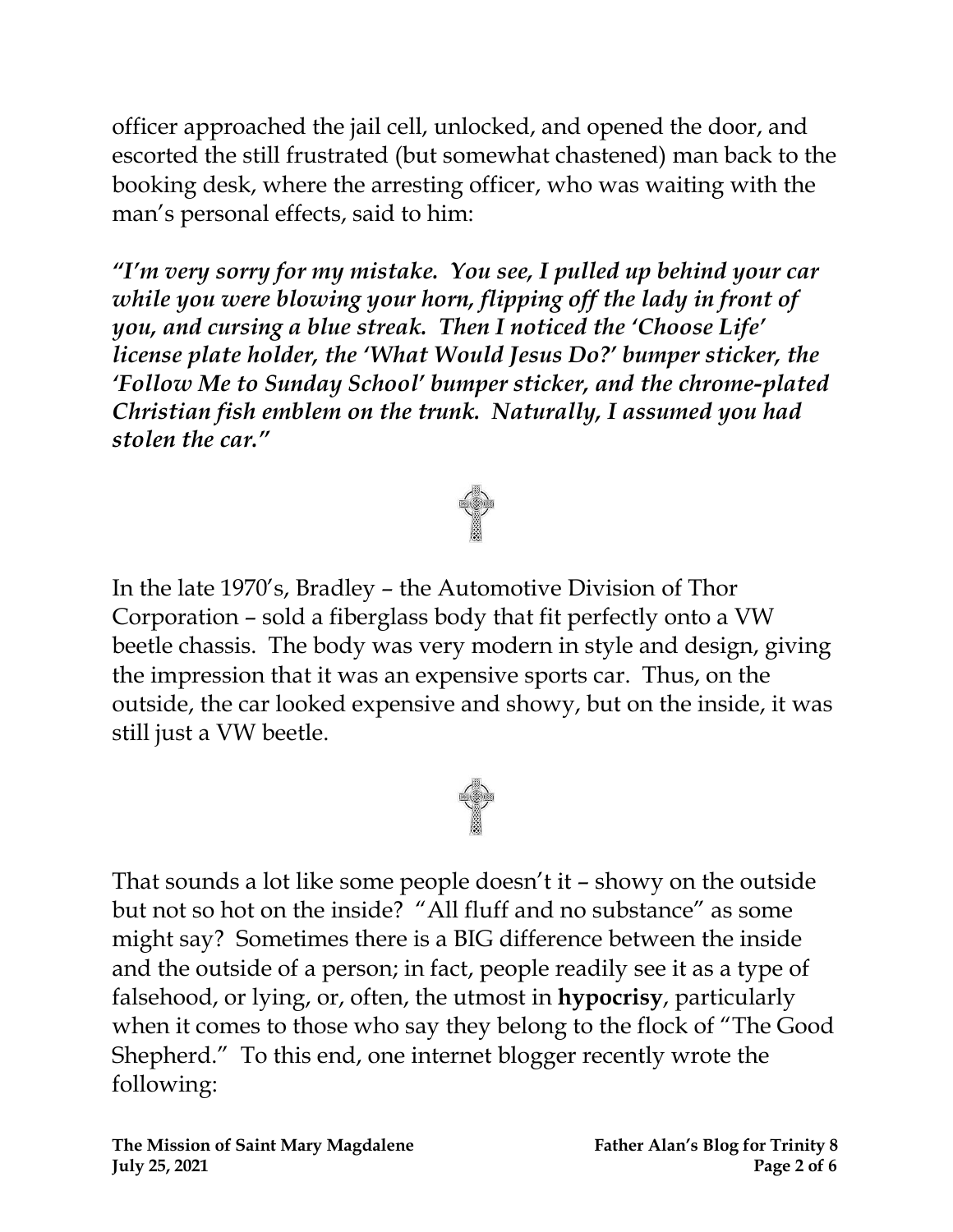*"I no longer associate myself with the institution of the Christian Church. As well, a belief, at all, that some supernatural power is in control of our lives has faded from my conscious behavior. Not that what the faith has at its core isn't some value to us as humans, but because too many within the faith represent the worst of humanity."*

### Ouch!

When we have a change in conduct and character in our lives, it is a type of "spiritual fruit." However, that fruit can be either good or bad. Hence, St. Paul exhorts us in Galatians 5:22-23a:

*"But the fruit of the Spirit is love, joy, peace, longsuffering, kindness, goodness, faithfulness, gentleness, self-control."*

Accordingly (and to be brutally frank), a true Christian's life should be characterized by these good spiritual qualities.



At this juncture, I thought it might be helpful to pause and take a minute to assess where each one of us is in our own lives at this very moment by asking ourselves the following questions:

- Am I producing good spiritual fruit, or is the opposite true?
- $\mathcal F$  Instead of love, is there hatred bitterness or even prejudice in my life?
- Instead of joy, is there constant gloom?
- Instead of peace, is there turmoil?
- Instead of kindness, is there a short temper?
- $\mathcal F$  Instead of faithfulness, is there endless worry?
- Instead of gentleness, is there pride and arrogance?
- Instead of self-control, am I a victim of my own passions?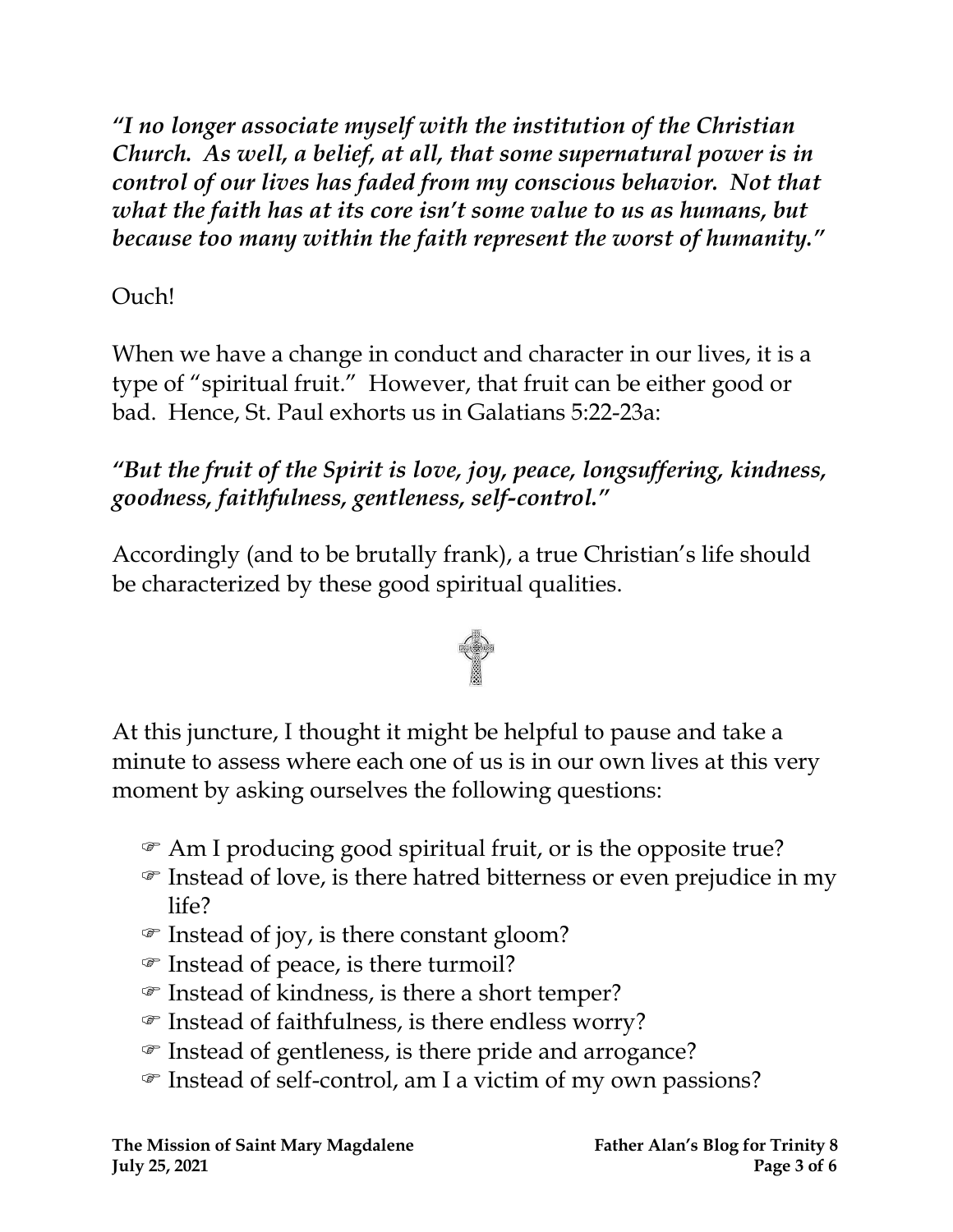If we answered "Yes" to most or all of these questions, then, perhaps, we ought to consider either making a commitment or a recommitment (as the case may be) to Jesus Christ as Lord of our lives. **If we call ourselves Christian, then people should be able to look for – and find – good spiritual fruit in our lives**. For a true disciple of Jesus Christ will produce good spiritual fruit. Moreover, Jesus Himself was exceedingly clear on this point when He declared in St. John 15:8:

#### *"My true disciples produce much fruit. This brings great glory to my Father."*

And again, in today's Gospel Lesson from St. Matthew 7, our Lord Jesus also definitively pronounced (in verse 20) to the multitude assembled to hear His "Sermon on the Mount:"

## *"Thus, by their fruit you will recognize them."*



The metaphor of bearing fruit is used often in Holy Scripture. For example, in the "Parable of the Sower" (St. Mark 4:1-20), Jesus spoke of seed that falls on four different types of soil, representing different reactions that people have to the truth of the Gospel message. The fourth and final category that Jesus first mentioned in verse 8, and again in verse 20, was "good soil:"

*"Others, like seed sown on good soil, hear the word, accept it, and produce a crop—some thirty, some sixty, some a hundred times what was sown."*

In other words, those who have real spiritual health are those who embrace the truth of the Gospel and produce good fruit. Accordingly, Holy Scripture provides us with a few different illustrations as to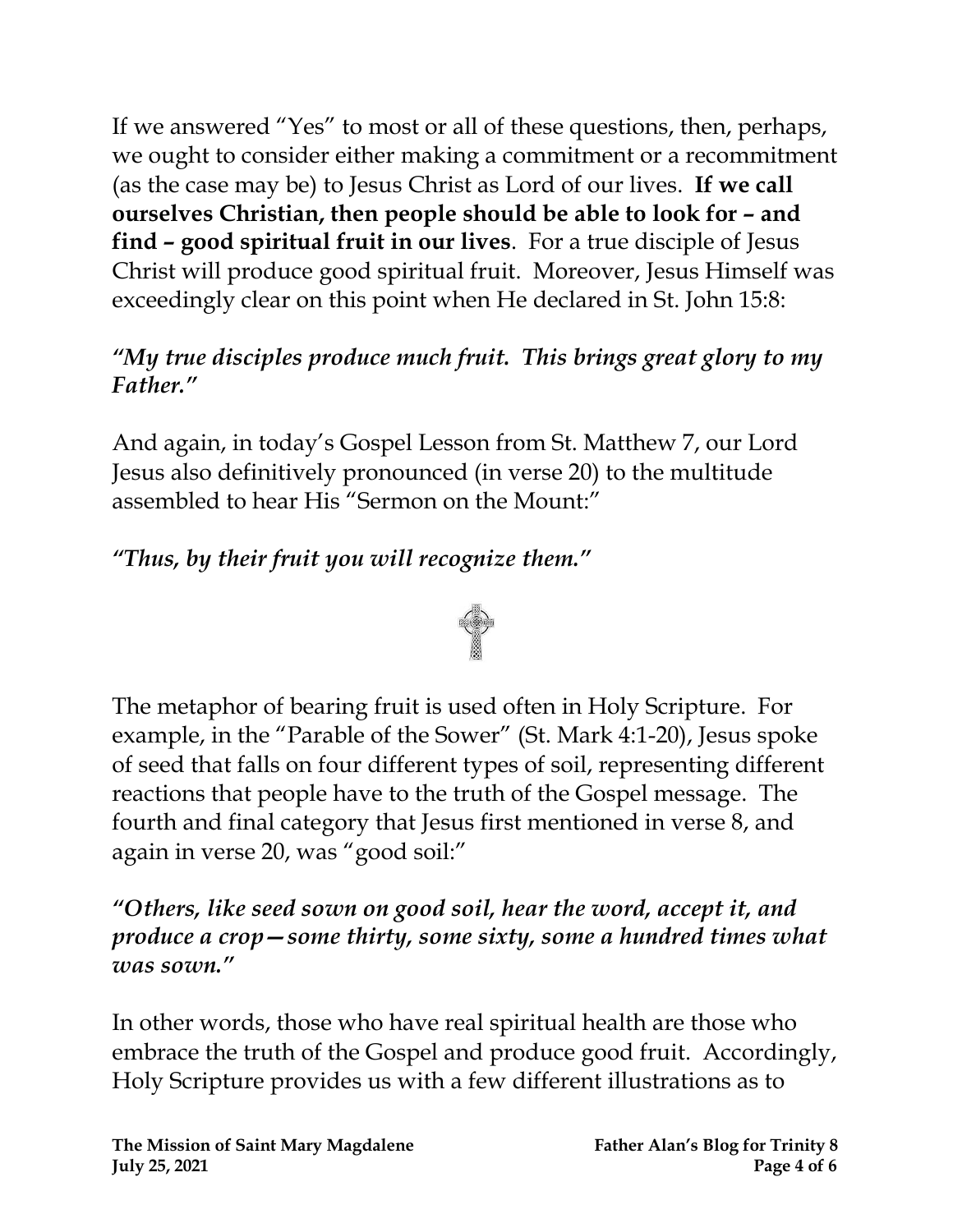what "bearing fruit" means. For instance (in St. Matthew 3:8), St. John the Baptist urges his listeners (and us, as well) to:

## *"Produce fruit in keeping with repentance."*

Worshipping, praising, and thanking God are also ways of bearing fruit in our lives, as the author of the Letter to the Hebrews points out in 13:15:

*"Through Jesus, therefore, let us continually offer to God a sacrifice of praise—the fruit of lips that openly profess his name."*

Simply put, therefore, when we openly praise God, we are bearing good fruit.

To illustrate, Greg Laurie (a senior minister with Harvest Ministries) tells the following story:

*"At one of our church services, I noticed a young woman in the front row who was in a wheelchair. Her legs were gone, and she had only one arm, which was a partial one. As we were worshipping, this young woman lifted what she had of her arm to the Lord. I thought about how this must have pleased God. She didn't have hands to lift, but what she had, she lifted up to the Lord. Did she have troubles in her life? Did she have difficulty? Of course, she did. But she offered a sacrifice of praise to God."*

It is important not to miss the point being made here. We do not praise God only when we are in the mood to do so; rather, we praise God simply because He is worthy of our praise. Our word "worship" comes from the Old English form "worth-ship." Consequently, we praise that which is "worthy." To reiterate, then, we do not praise God because we happen to feel like it on a particular day, **we praise God because He alone deserves our praise**. (And when we do this, by the way, we are bearing good fruit.)